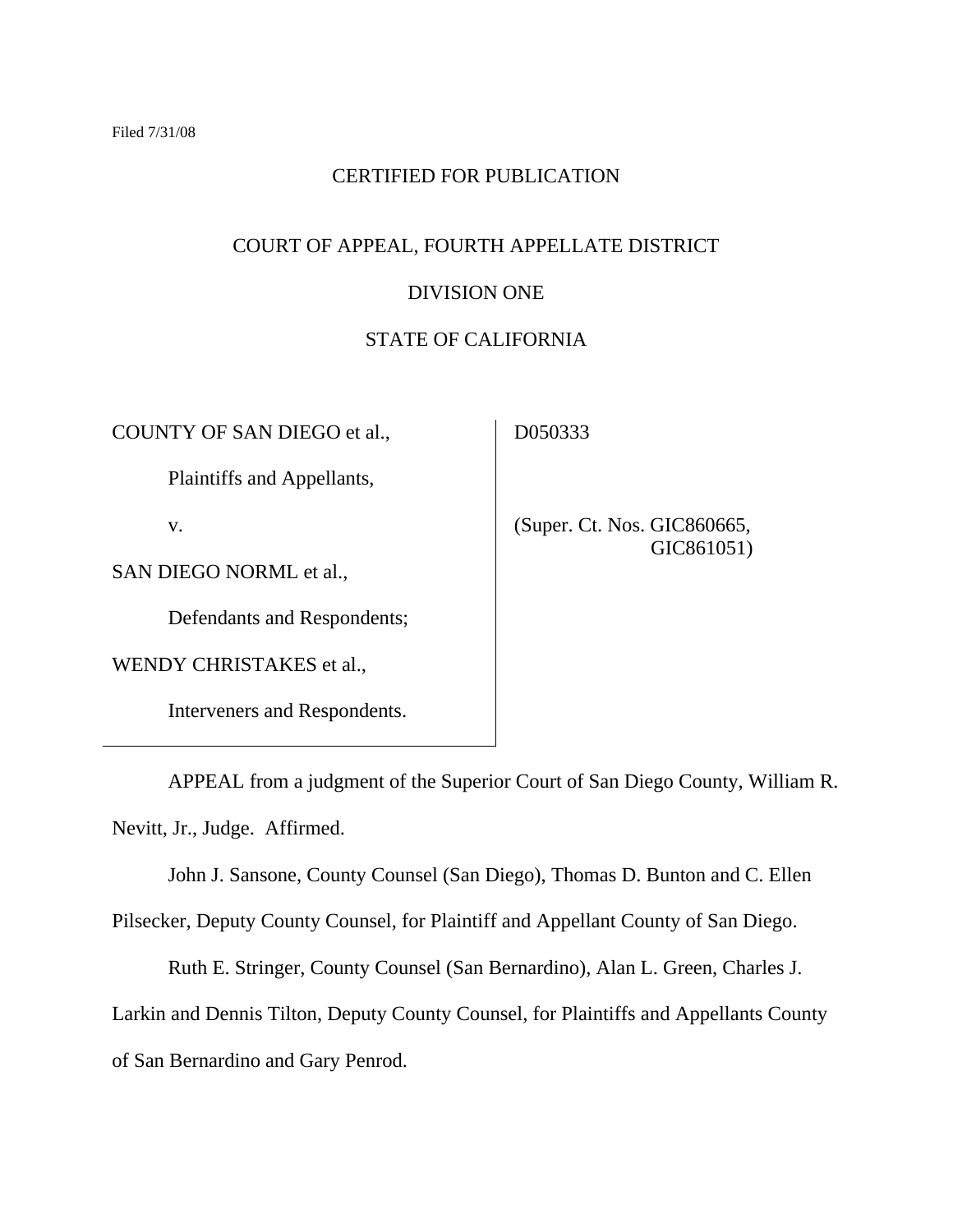American Civil Liberties Union Foundation, Adam B. Wolf, Allen Hopper; ACLU of San Diego & Imperial Counties and David Blair-Loy for Defendants and Respondents San Diego NORML, Wo/Men's Alliance for Medical Marijuana and Dr. Stephen O'Brien.

 Edmund G. Brown, Jr., Attorney General, Christopher E. Krueger, Assistant Attorney General, Jonathan K. Renner and Peter A. Krause, Deputy Attorneys General, for Defendants and Respondents State of California and Sandra Shewry.

 Americans for Safe Access and Joseph D. Elford for Interveners and Respondents Wendy Christakes, Norbert Litzinger, William Britt, Yvonne Westbrook and Americans for Safe Access.

 In 2003, the California Legislature enacted the Medical Marijuana Program Act. (Health & Saf. Code, §§ 11362.7-11362.9, hereafter MMP.)<sup>1</sup> Among other provisions, the MMP imposed on counties the obligation to implement a program permitting a limited group of persons--those who qualify for exemption from California's statutes criminalizing certain conduct with respect to marijuana (the exemptions)--to apply for and obtain an identification card verifying their exemption.

 In this action, plaintiffs County of San Diego (San Diego) and County of San Bernardino (San Bernardino) contend that, because the federal Controlled Substances Act (21 U.S.C. §§ 801-904, hereafter CSA) prohibits possessing or using marijuana for any purpose, certain provisions of California's statutory scheme are unconstitutional under the

<sup>&</sup>lt;sup>1</sup> All statutory references are to the Health and Safety Code unless otherwise specified.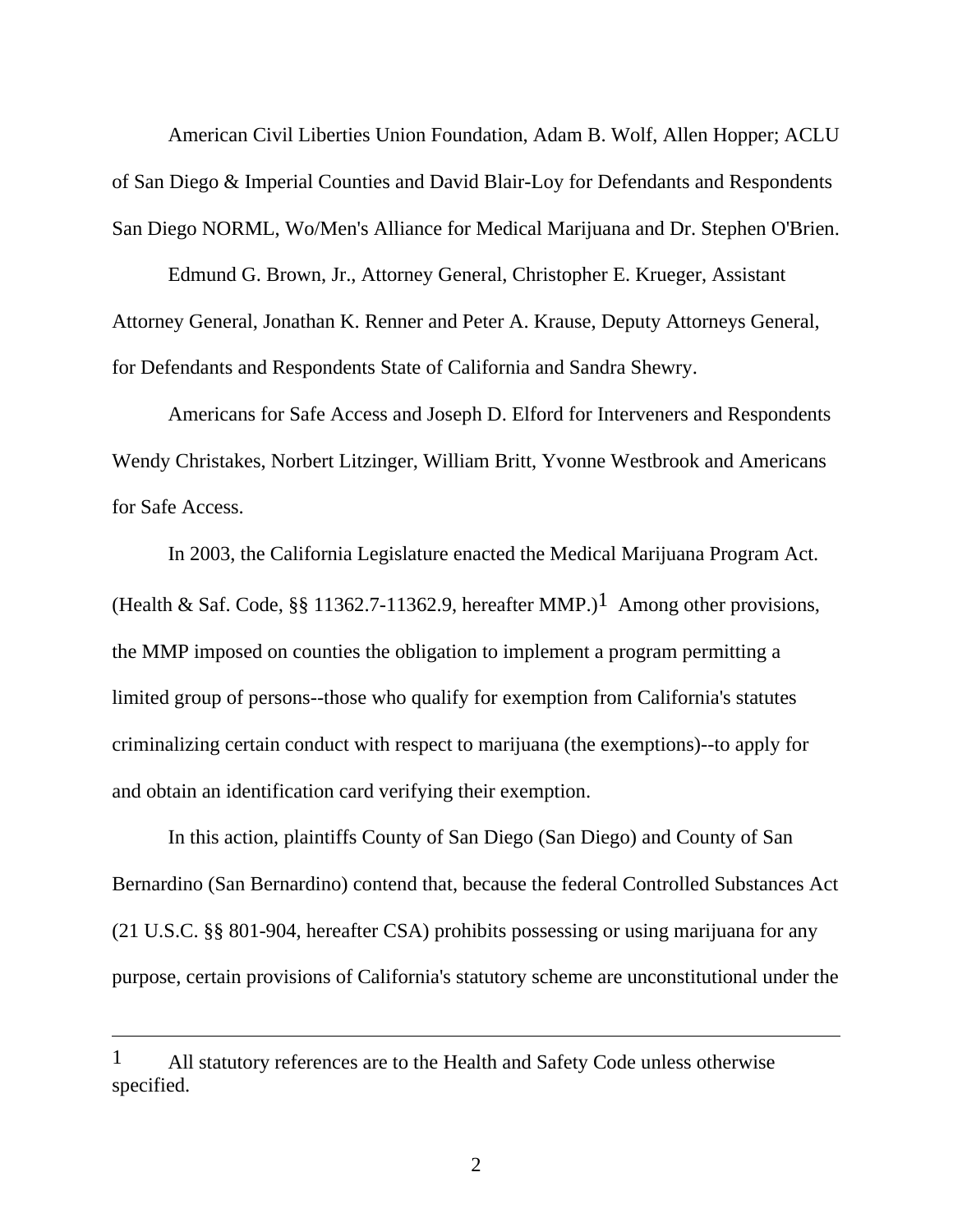Supremacy Clause of the United States Constitution. San Diego and San Bernardino (together Counties) did not claim below, and do not assert on appeal, that the exemption from state criminal prosecution for possession or cultivation of marijuana provided by California's Compassionate Use Act of 1996 (§ 11362.5, hereafter CUA) is unconstitutional under the preemption clause. Instead, Counties argue the MMP is invalid under preemption principles, arguing the MMP poses an obstacle to the congressional intent embodied in the CSA.

 The trial court below rejected Counties' claims, concluding the MMP neither conflicted with nor posed an obstacle to the CSA. On appeal, Counties assert the trial court applied an overly narrow test for preemption, and the MMP is preempted as an obstacle to the CSA. We conclude Counties have standing to challenge only those limited provisions of the MMP that impose specific obligations on Counties, and may not broadly attack collateral provisions of California's laws that impose no obligation on or inflict any particularized injury to Counties. We further conclude, as to the limited provisions of the MMP that Counties *may* challenge, those provisions do not positively conflict with the CSA, and do not pose any added obstacle to the purposes of the CSA not inherent in the distinct provisions of the exemptions from prosecution under California's laws, and therefore those limited provisions of the MMP are not preempted. We also reject San Bernardino's claim that the identification card provisions of the MMP are invalid under the California Constitution.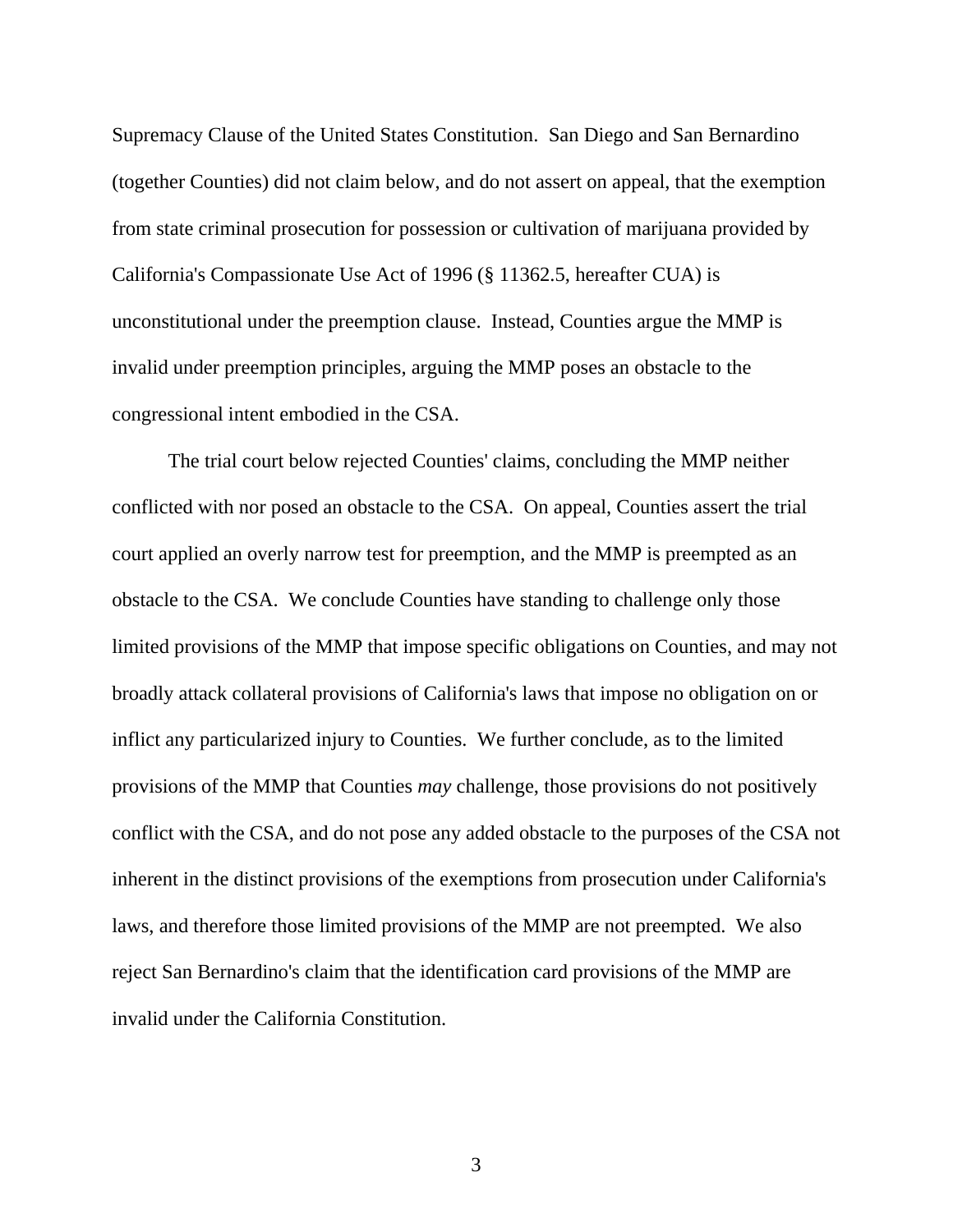preempted by federal law, we conclude Counties have standing to raise preemption claims insofar as the MMP establishes the identification card system. Accordingly, we reach Counties' preemption arguments as to those statutes, and *only* those statutes, that require Counties to implement and administer the identification card system.8

#### IV

#### THE PREEMPTION ISSUE

### A. General Principles

 $\overline{a}$ 

 Principles of preemption have been articulated by numerous courts. " 'The supremacy clause of article VI of the United States Constitution grants Congress the power to preempt state law. State law that conflicts with a federal statute is " 'without effect.' " [Citations.] It is equally well established that "[c]onsideration of issues arising under the Supremacy Clause 'start[s] with the assumption that the historic police powers of the States [are] not to be superseded by . . . Federal Act unless that [is] the clear and manifest purpose of Congress.' " [Citation.] Thus, " '"[t]he purpose of Congress is the

<sup>8</sup> Specifically, we examine Counties' preemption claims only as to sections 11362.71, subdivision (b) (requiring counties to administer the identification card system established by the Department of Health Services), 11362.72 (specifying counties' obligations upon receipt of application for identification card), 11362.735 (specifying contents of identification card issued by counties), 11362.74 (specifying grounds and procedures for denying application), 11362.745 (specifying renewal procedures for cards), and section 11362.755 (permitting counties to establish fees to defray cost of administering system), which impose obligations on Counties. We conclude Counties do not have standing to challenge (and therefore we do not evaluate) whether the remaining sections, and in particular sections 11362.5, subdivision (d), and 11362.765 (providing specified persons with exemptions from state law penalties for specified offenses), are preempted by the CSA.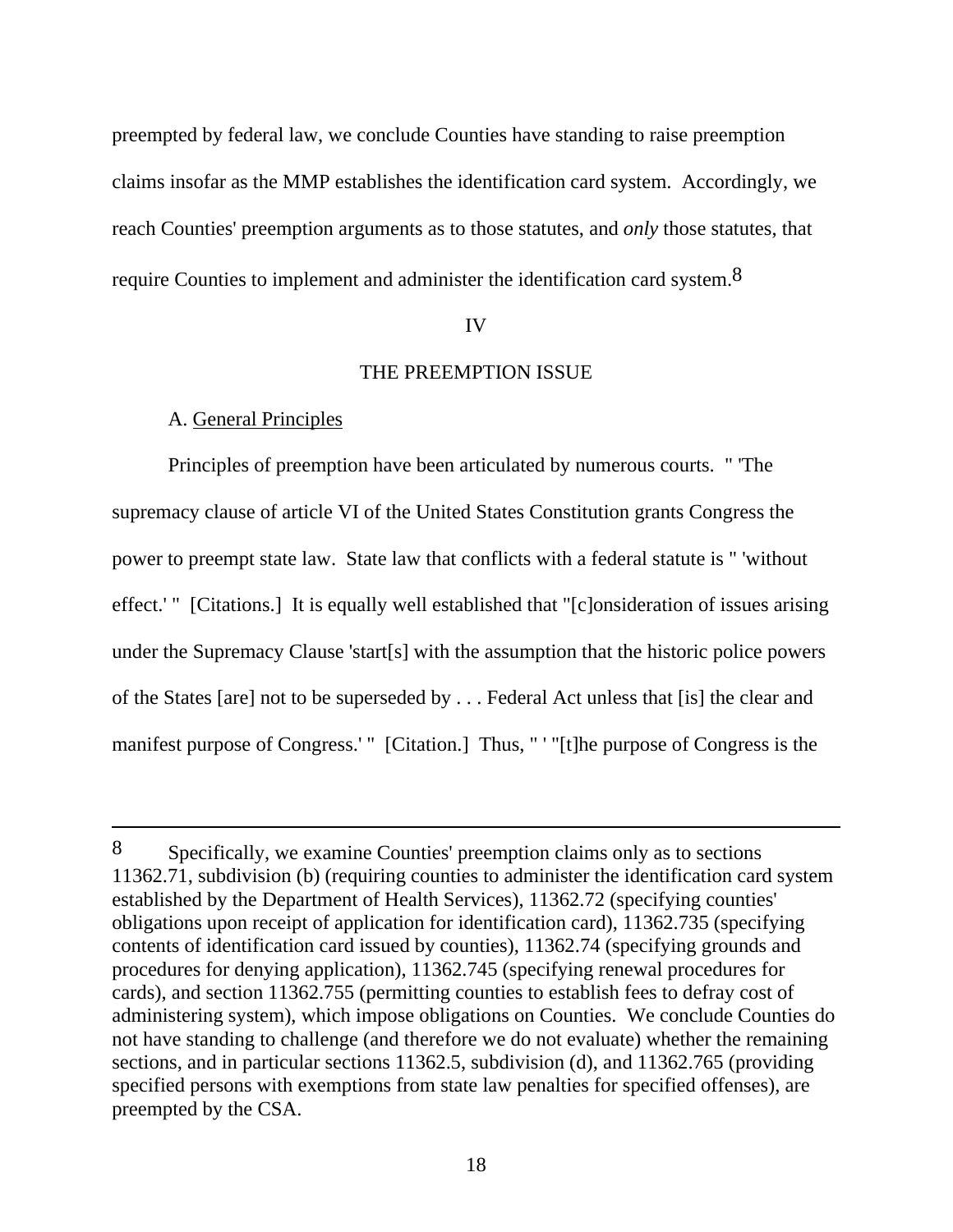ultimate touchstone" ' " of pre-emption analysis." [Citation.]' " (*Jevne v. Superior Court* (2005) 35 Cal.4th 935, 949.)

 The California Supreme court has identified "four species of federal preemption: express, conflict, obstacle, and field. [Citation.] [¶] First, express preemption arises when Congress 'define[s] explicitly the extent to which its enactments pre-empt state law. [Citation.] Pre-emption fundamentally is a question of congressional intent, [citation], and when Congress has made its intent known through explicit statutory language, the courts' task is an easy one.' [Citations.] Second, conflict preemption will be found when simultaneous compliance with both state and federal directives is impossible. [Citations.] Third, obstacle preemption arises when ' "under the circumstances of [a] particular case, [the challenged state law] stands as an obstacle to the accomplishment and execution of the full purposes and objectives of Congress." ' [Citations.] Finally, field preemption, i.e., 'Congress' intent to pre-empt all state law in a particular area,' applies 'where the scheme of federal regulation is sufficiently comprehensive to make reasonable the inference that Congress "left no room" for supplementary state regulation.' [Citations.]" (*Viva! Internat. Voice for Animals v. Adidas Promotional Retail Operations, Inc.* (2007) 41 Cal.4th 929, 935-936, fn. omitted (*Viva!*).)

 The parties agree, and numerous courts have concluded, Congress's statement in the CSA that "[n]o provision of this subchapter shall be construed as indicating an intent on the part of the Congress to occupy the field in which that provision operates, including criminal penalties, to the exclusion of any State law on the same subject matter" (21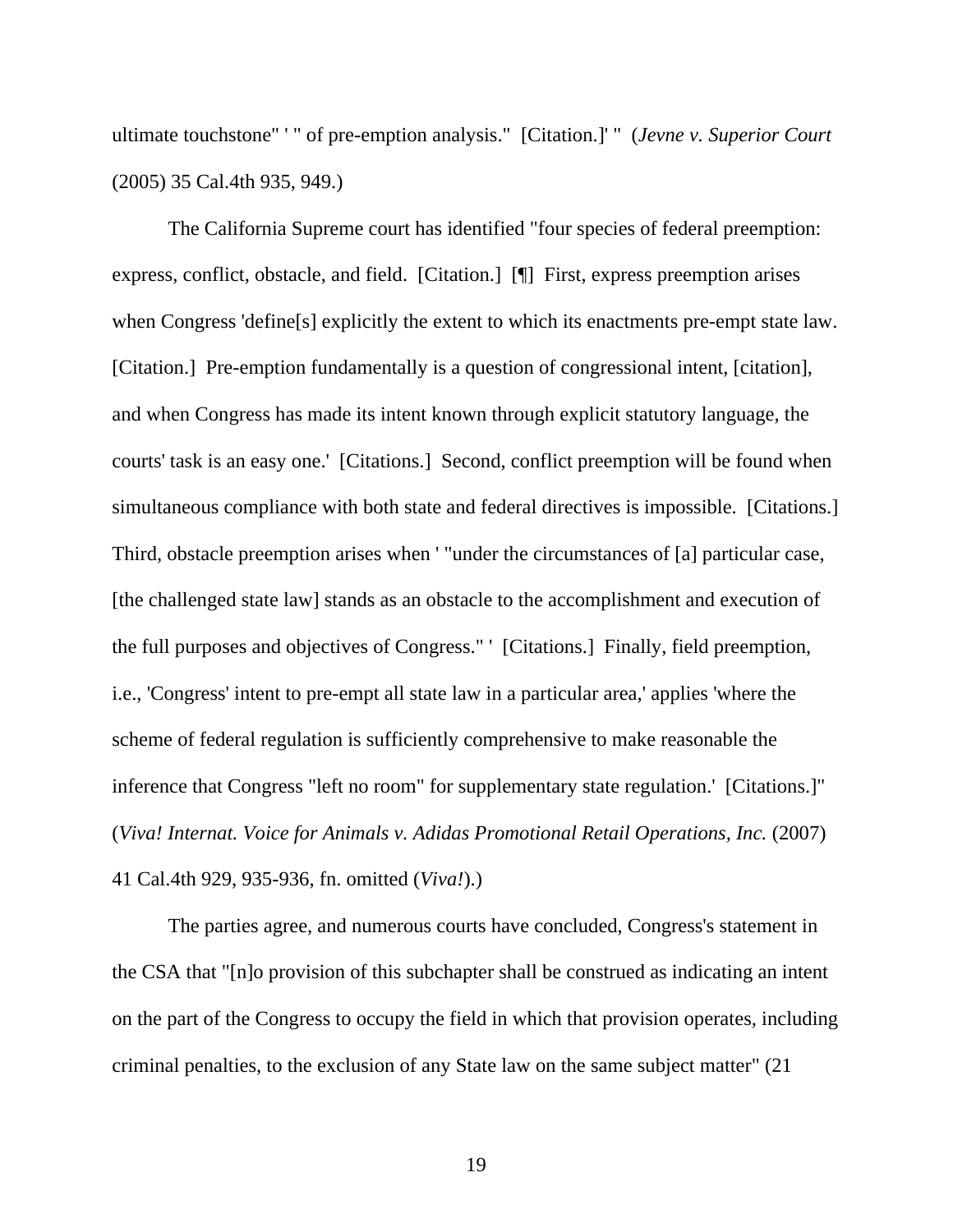U.S.C. § 903) demonstrates Congress intended to reject express and field preemption of state laws concerning controlled substances. (See, e.g., *People v. Boultinghouse* (2005) 134 Cal.App.4th 619, 623 [21 U.S.C. § 903's "express statement by Congress that the federal drug law does *not* generally preempt state law gives the usual assumption against preemption additional force"]; *Gonzales v. Oregon* (2006) 546 U.S. 243, 289 [dis. opn. of Scalia, J.] [characterizing section 903 as a "nonpre-emption clause"]; *City of Hartford v. Tucker* (Conn. 1993) 621 A.2d 1339, 1341 [describing 21 U.S.C. § 903 and "the antipreemption provision of the Controlled Substances Act"].) When Congress has expressly described the scope of the state laws it intended to preempt, the courts "infer Congress intended to preempt no more than that absent sound contrary evidence." (*Viva!, supra,* 41 Cal.4th at p. 945.)

#### B. Conflict and Obstacle Preemption

 Although the parties agree that neither express nor field preemption apply in this case, they dispute whether title 21 United States Code section 903 signified a congressional intent to displace only those state laws that positively conflict with the provisions of the CSA, or also signified a congressional intent to preempt any laws posing an obstacle to the fulfillment of purposes underlying the CSA.

#### *Conflict Preemption*

 Conflict preemption will be found when "simultaneous compliance with both state and federal directives is impossible." (*Viva!, supra,* 41 Cal.4th at 936.) In *Southern Blasting Services v. Wilkes County, NC* (4th Cir. 2002) 288 F.3d 584, the court construed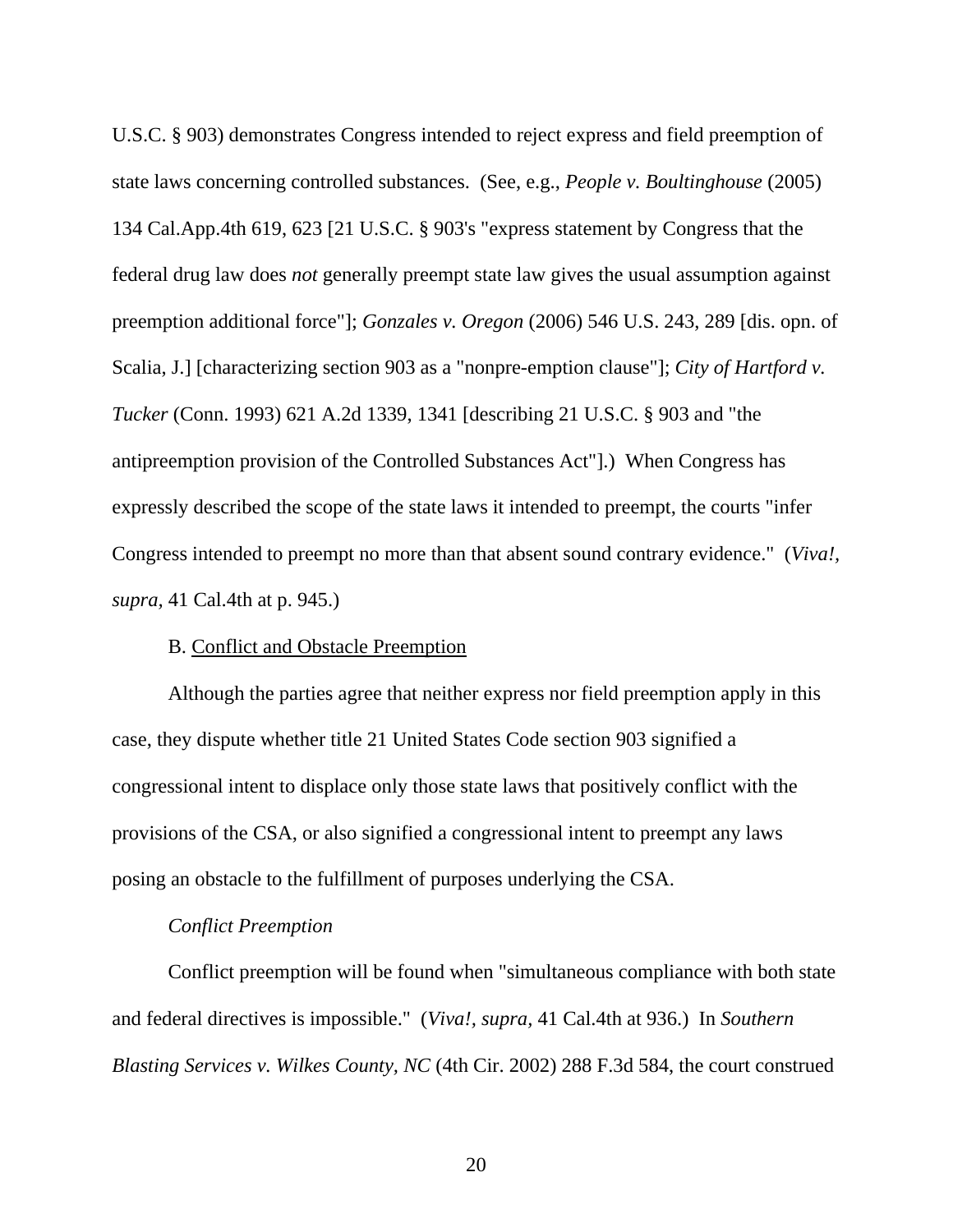the effect of a federal preemption clause substantively identical to title 21 United States Code section 903.<sup>9</sup> In rejecting the plaintiffs' argument that the local ordinances were invalid because they were in "direct and positive conflict" with the federal law, the *Southern Blasting* court concluded that "[t]he 'direct and positive conflict' language in 18 U.S.C. § 848 simply restates the principle that state law is superseded in cases of an actual conflict with federal law such that 'compliance with both federal and state regulations is a physical impossibility.' [Quoting *Hillsborough County v. Automated Medical Labs.* (1985) 471 U.S. 707, 713 ]. Indeed, § 848 explains that in order for a direct and positive conflict to exist, the state and federal laws must be such that they 'cannot be reconciled or consistently stand together.' " (*Southern Blasting, supra*, at p. 591; accord *Florida Avocado Growers v. Paul* (1963) 373 U.S. 132, 142-143 [state law preempted where "compliance with both federal and state regulations is a physical impossibility"].)

 Congress has the power to permit state laws that, although posing some obstacle to congressional goals, may be adhered to without requiring a person affirmatively to violate federal laws. (*Geier v. American Honda Motor Co.* (2000) 529 U.S. 861, 872 [dicta].) In *Gonzales v. Oregon, supra,* 546 U.S. 243, the court considered whether the

<sup>9</sup> The preemption clause evaluated by the *Southern Blasting* court provided that, "No provision of this chapter shall be construed as indicating an intent on the part of the Congress to occupy the field in which such provision operates to the exclusion of the law of any State on the same subject matter, unless there is a direct and positive conflict between such provision and the law of the State so that the two cannot be reconciled or consistently stand together." (18 U.S.C. § 848.)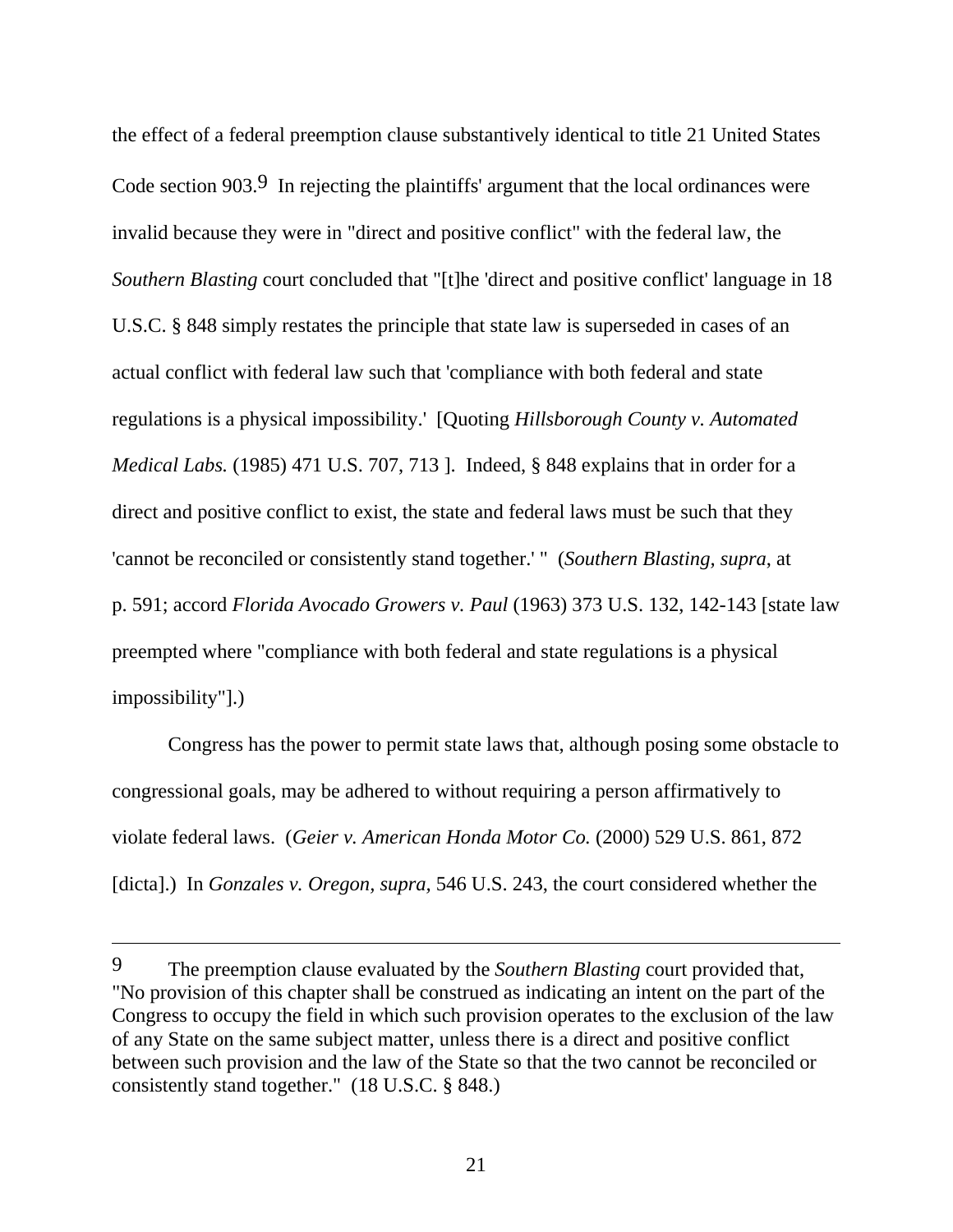CSA, by regulating controlled substances and making some substances available only pursuant to a prescription by a physician "issued for a legitimate medical purpose" (21 C.F.R. § 1306.04(a)), permitted the federal government to effectively bar Oregon's doctors from prescribing drugs pursuant to Oregon's assisted suicide law by issuing a federal administrative rule (the Directive) that use of controlled substances to assist suicide is not a legitimate medical practice and dispensing or prescribing them for this purpose is unlawful under the CSA. The majority concluded the CSA's preemption clause showed Congress "explicitly contemplates a role for the States in regulating controlled substances" (*Gonzales v. Oregon,* at p. 251), including permitting the states latitude to continue their historic role of regulating medical practices. In dissent, Justice Scalia concluded title 21 United States Code section 903 was "embarrassingly inapplicable" to the majority's preemption analysis because the preemptive impact of section 903 reached only state laws that affirmatively mandated conduct violating federal laws. (*Gonzales v. Oregon, supra,* 546 U.S. at p. 289, dis. opn. of Scalia, J.)10 Thus, it appears Justice Scalia's interpretation suggests a state law is preempted by a federal

-

<sup>10</sup> Justice Scalia explained that title 21 United States Code section 903 only "affirmatively *prescrib*[*ed*] federal pre-emption whenever state law creates a conflict. In any event, the Directive does not purport to pre-empt state law in any way, not even by conflict pre-emption--unless the Court is under the misimpression that some States *require* assisted suicide. The Directive merely interprets the CSA to prohibit, like countless other federal criminal provisions, conduct that happens not to be forbidden under state law (or at least the law of the State of Oregon)." (*Gonzales v. Oregon, supra,* 546 U.S. at pp. 289-290, dis. opn. of Scalia, J.)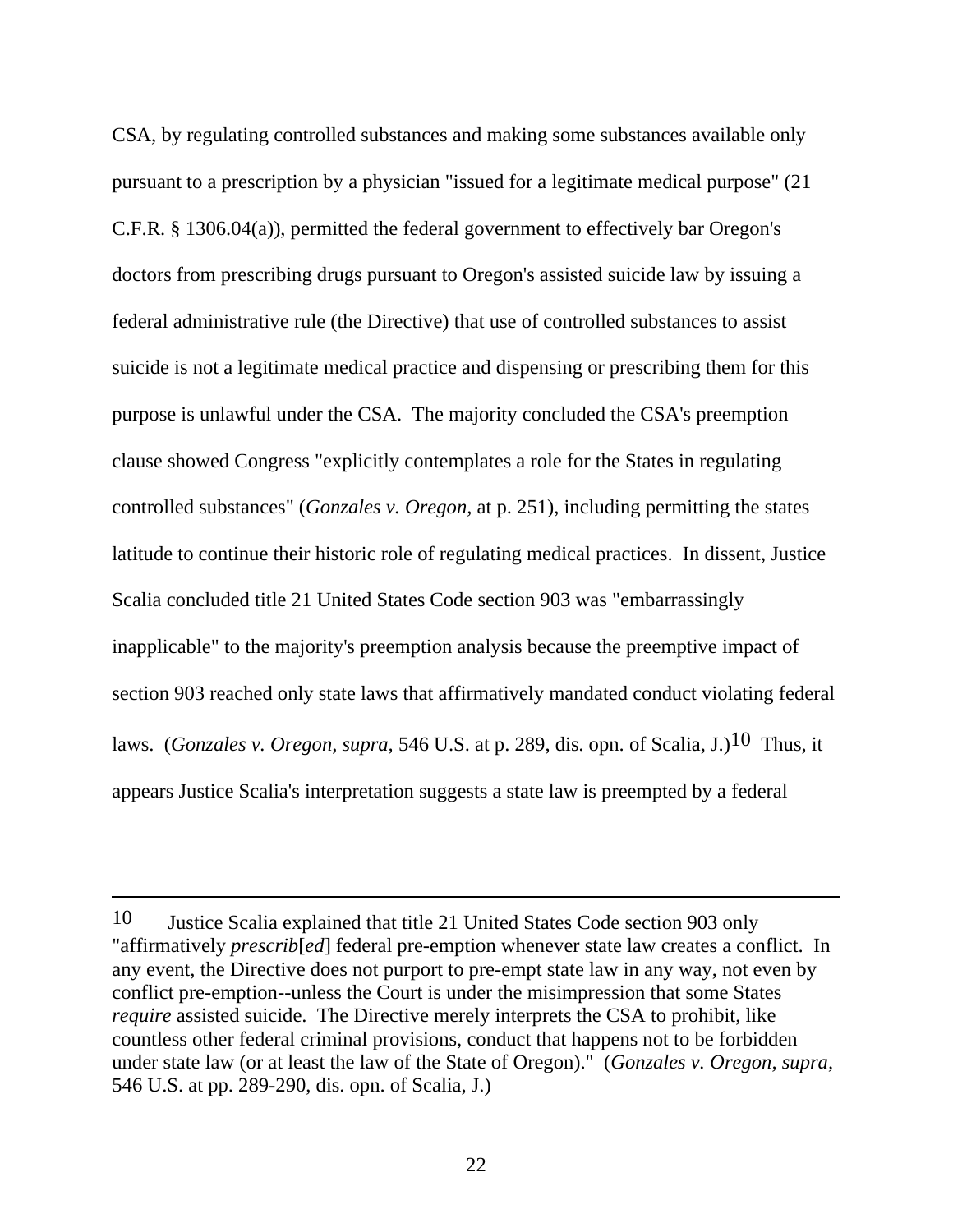"positive conflict" clause, like 21 U.S.C. section 903, only when the state law affirmatively requires acts violating the federal proscription.

# *Obstacle Preemption*

 $\overline{a}$ 

Obstacle preemption<sup>11</sup> will invalidate a state law when " ' "under the circumstances of [a] particular case, [the challenged state law] stands as an obstacle to the accomplishment and execution of the full purposes and objectives of Congress." ' [Citations.]" (*Viva!, supra,* 41 Cal.4th at p. 936.) Under obstacle preemption, whether a state law presents "a sufficient obstacle is a matter of judgment, to be informed by examining the federal statute as a whole and identifying its purpose and intended effects: [¶] 'For when the question is whether a Federal act overrides a state law, the entire scheme of the statute must of course be considered and that which needs must be implied is of no less force than that which is expressed. If the purpose of the act cannot otherwise be accomplished--if its operation within its chosen field else must be frustrated and its provisions be refused their natural effect--the state law must yield to the regulation of Congress within the sphere of its delegated power.' " (*Crosby v. National Foreign Trade Council* (2000) 530 U.S. 363, 373.)

<sup>11</sup> The parties dispute whether obstacle preemption is merely an alternative iteration of conflict preemption, or whether obstacle preemption requires an analytical approach distinct from conflict preemption. Our Supreme Court, although recognizing that the courts have often "group[ed] conflict preemption and obstacle preemption together in a single category" (*Viva!, supra,* at pp. 935-936, fn. 3), has concluded the two types of preemption are "analytically distinct and may rest on wholly different sources of constitutional authority [and] we treat them as separate categories . . . ." (*Ibid*.)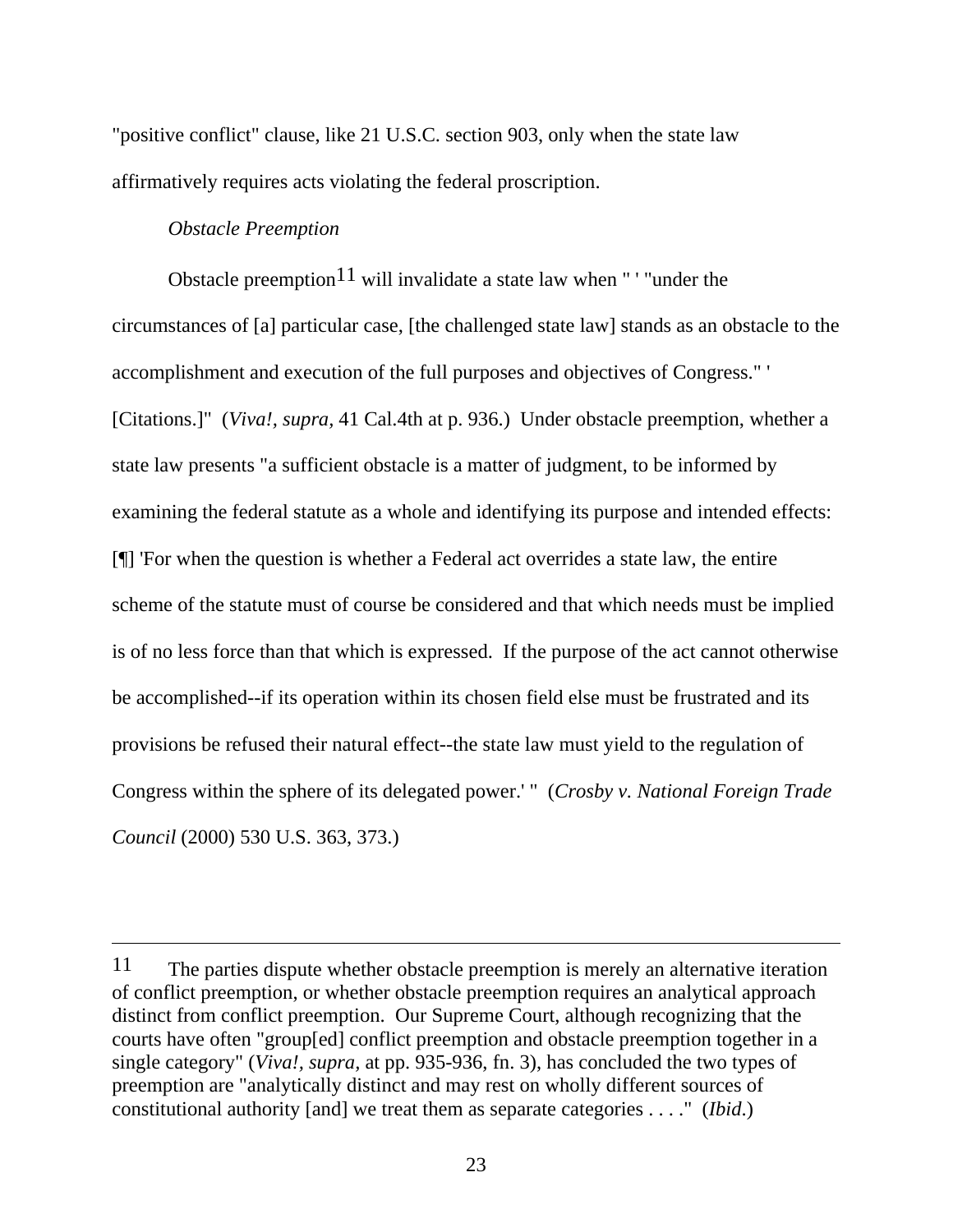#### C. The State Identification Card Laws and Preemption

The parties below disputed the effect of the language of title 21 United States

Code section 903, which provides:

"No provision of this subchapter shall be construed as indicating an intent on the part of the Congress to occupy the field in which that provision operates, including criminal penalties, to the exclusion of any State law on the same subject matter which would otherwise be within the authority of the State, *unless there is a positive conflict* between that provision of this subchapter and that State law *so that the two cannot consistently stand together*." (Italics added.)

 In the proceedings below, State and other respondents contended this language evidenced a congressional intent to preempt only those state laws in direct and positive conflict with the CSA so that compliance with both the CSA and the state laws is impossible. Counties asserted this language was merely intended to eschew express and field preemption and should be construed as declaring Congress's intent to preempt any state laws that posed a substantial obstacle to the fulfillment of purposes underlying the CSA in addition to those in direct conflict. The trial court, after concluding title 21 United States Code section 903 was intended to preserve all state laws except insofar as compliance with both the CSA and the state statute was impossible, found the MMP and CUA were not preempted because they did not mandate conduct violating the CSA.

#### *21 U.S.C. Section 903 Limits Preemption to Positive Conflicts*

 The intent of Congress when it enacted the CSA is the touchstone of our preemption analysis. (*Jevne v. Superior Court, supra,* 35 Cal.4th at p. 949.) When Congress legislates in a "field which the States have traditionally occupied[,] . . . we start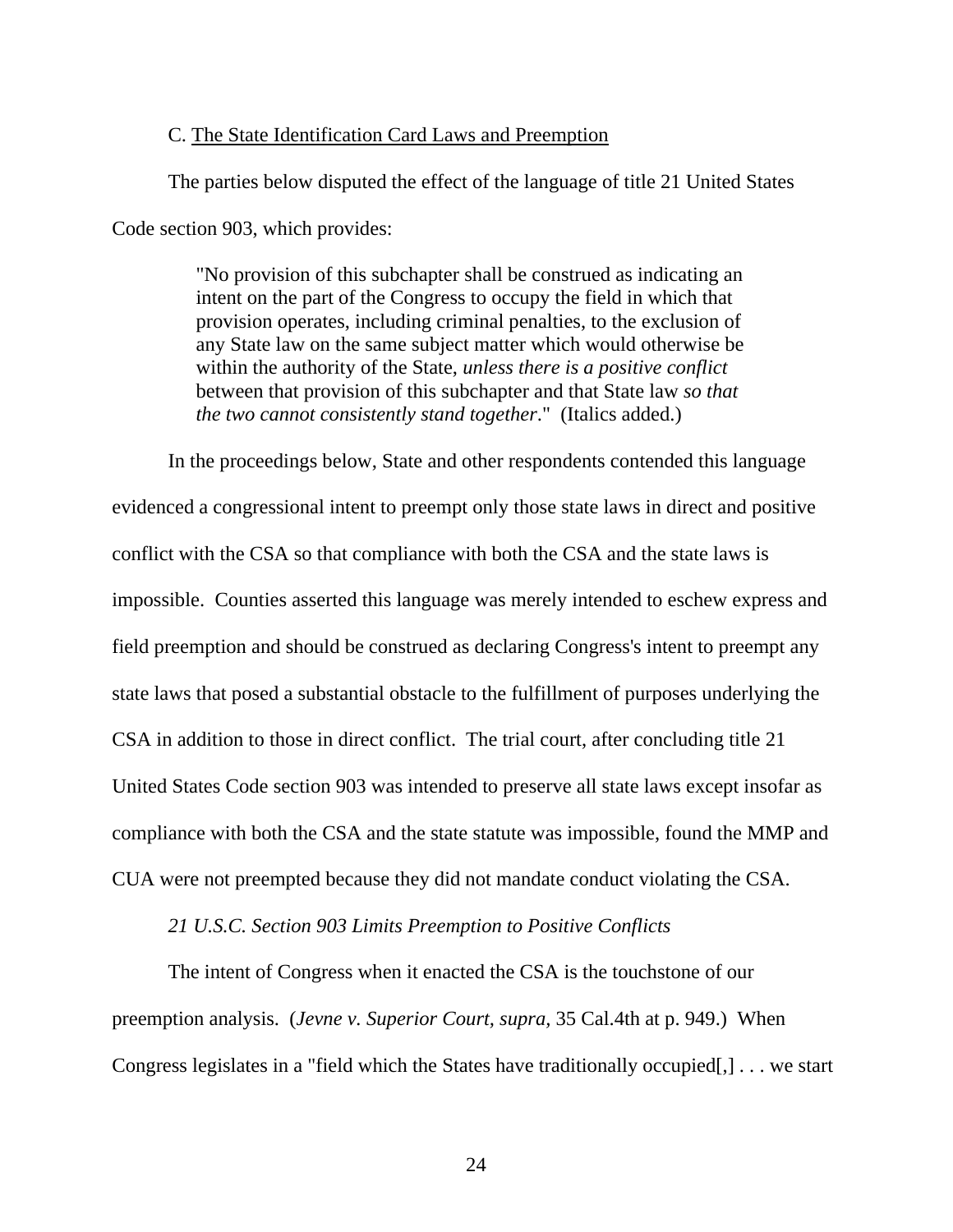with the assumption that the historic police powers of the States were not to be superseded by the Federal Act unless that was the clear and manifest purpose of Congress." (*Rice v. Santa Fe Elevator Corporation* (1947) 331 U.S. 218, 230.) Because the MMP and CUA address fields historically occupied by the states--medical practices (*Medtronic v. Lohr* (1996) 518 U.S. 470, 485) and state criminal sanctions for drug possession (*City of Garden Grove v. Superior Court, supra,* 157 Cal.App.4th at pp. 383- 386)--the presumption against preemption informs our resolution of the scope to which Congress intended the CSA to supplant state laws, and cautions us to narrowly interpret the scope of Congress's intended invalidation of state law. (*Medtronic, supra*.)

 Our evaluation of the scope of Congress's intended preemption examines the text of the federal law as the best indicator of Congress's intent and, where that law "contains an express pre-emption clause, our 'task of statutory construction must in the first instance focus on the plain wording of the clause, which necessarily contains the best evidence of Congress' pre-emptive intent.' " (*Sprietsma v. Mercury Marine* (2002) 537 U.S. 51, 62-63.) Because "[i]n these cases, our task is to identify the domain expressly pre-empted [citation] . . . 'an express definition of the pre-emptive reach of a statute . . . supports a reasonable inference . . . that Congress did not intend to pre-empt other matters [citation].' " (*Lorillard Tobacco Co. v. Reilly* (2001) 533 U.S. 525, 541; accord, *Viva!, supra*, 41 Cal.4th at pp. 944-945 [inference that express definition of preemptive reach means Congress did not intend to preempt other matters "is a simple corollary of ordinary statutory interpretation principles and in particular 'a variant of the familiar principle of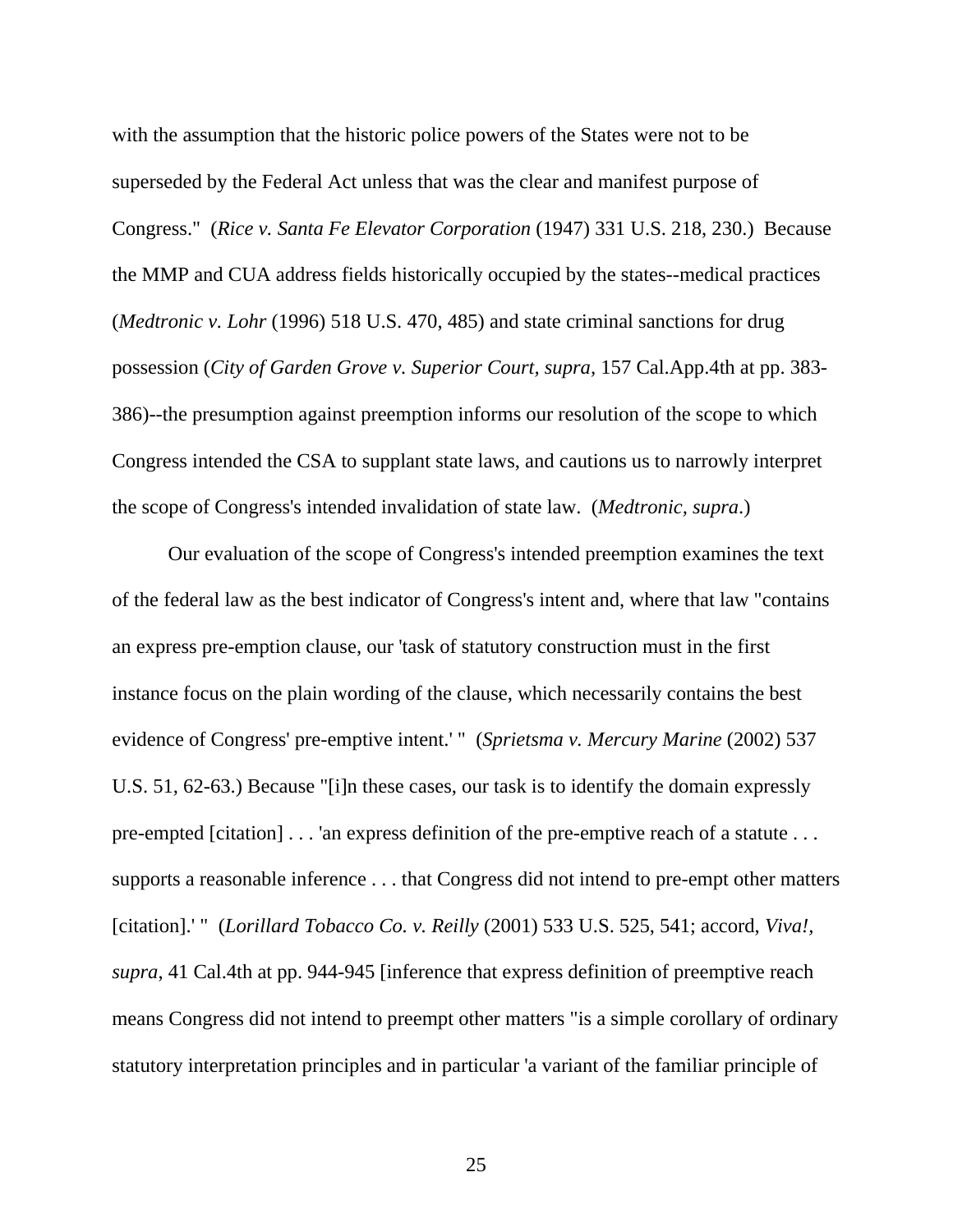*expressio unius est exclusio alterius:* Congress' enactment of a provision defining the preemptive reach of a statute implies that matters beyond that reach are not pre-empted.' ")

 The language of title 21 United States Code section 903 expressly limits preemption to only those state laws in which there "is a *positive conflict* between [the federal and state law] *so that the two cannot consistently stand together*." (Italics added.) When construing a statute, the courts seek to attribute significance to every word and phrase (*United States v. Menasche* (1955) 348 U.S. 528, 538-539) in accordance with their usual and ordinary meaning. (*Strong v. State Bd. of Equalization* (2007) 155 Cal.App.4th 1182, 1193.) The phrase "positive conflict," particularly as refined by the phrase that "the two [laws] cannot consistently stand together," suggests that Congress did not intend to supplant all laws posing some conceivable obstacle to the purposes of the CSA, but instead intended to supplant only state laws that could not be adhered to without violating the CSA. Addressing analogous express preemption clauses, the court in *Southern Blasting Services v. Wilkes County, NC, supra,* 288 F.3d 584 held the state statute was not preempted because compliance with both the state and federal laws was not impossible, and the court in *Levine v. Wyeth* (Vt. 2006) 944 A.2d 179, 190-191 construed a federal statute with an analogous express preemption clause (which preserved state laws unless there is a direct and positive conflict) as "essentially remov[ing] from our consideration the question of whether [state law] claims [are preempted as] an obstacle to the purposes and objectives of Congress." Because title 21 United States Code section 903 preserves state laws except where there exists such a *positive* conflict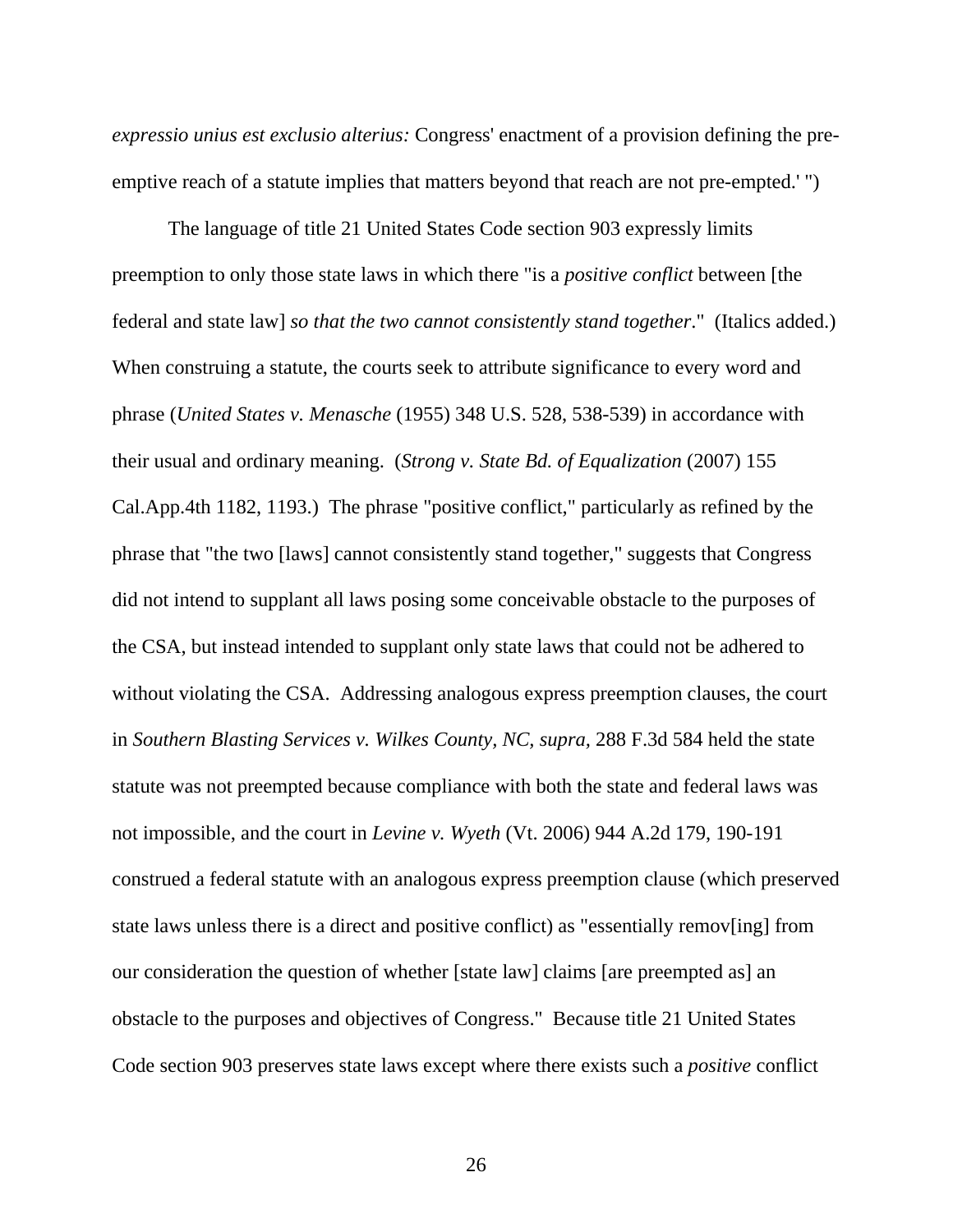that the two laws *cannot* consistently stand together, the *implied* conflict analysis of obstacle preemption appears beyond the intended scope of title 21 United States Code section 903.

 Counties argue this construction is too narrow, and we should construe Congress's use of the term "conflict" in section 903 as signifying an intent to incorporate both positive and implied conflict principles into the scope of state laws preempted by the CSA. Certainly, the United States Supreme Court has concluded that federal legislation containing an express preemption clause and a savings clause does not necessarily preclude application of implied preemption principles. (See *Geier v. American Honda Motor Co., supra,* 529 U.S. 861; *Buckman Co. v. Plaintiffs' Legal Comm.* (2001) 531 U.S. 341; *Sprietsma v. Mercury Marine, supra,* 537 U.S. 51.) However, none of Counties' cited cases examined preemption clauses containing the "positive conflict" language included in title 21 United States Code section 903, and thus provide little guidance here.12 Indeed, Counties' proffered construction effectively reads the term

-

<sup>12</sup> In *Geier* and *Sprietsma*, the express preemption clauses precluded a state from establishing any safety standard regarding a vehicle (*Geier*) or vessel (*Sprietsma*) not identical to the federal standard, but separate "savings" clauses specified that compliance with the federal safety standards did not exempt any person from any liability under common law. (*Geier v. American Honda Motor Co., supra,* 529 U.S. at pp. 867-868; *Sprietsma v. Mercury Marine*, *supra*, 537 U.S. at pp. 58-59.) The analysis of the interplay between two statutes, as addressed by the *Geier* and *Sprietsma* courts, bears no resemblance to the issues presented here. In *Buckman Co. v. Plaintiffs' Legal Comm., supra,* 531 U.S. 341*,* the issues examined by the court are even more remote from the issues we must resolve. First, the *Buckman* court specifically recognized that the preemption issue there involved "[p]olicing fraud against federal agencies[, which] is hardly 'a field which the States have traditionally occupied,' [citation] such as to warrant a presumption against finding federal pre-emption of a state-law cause of action."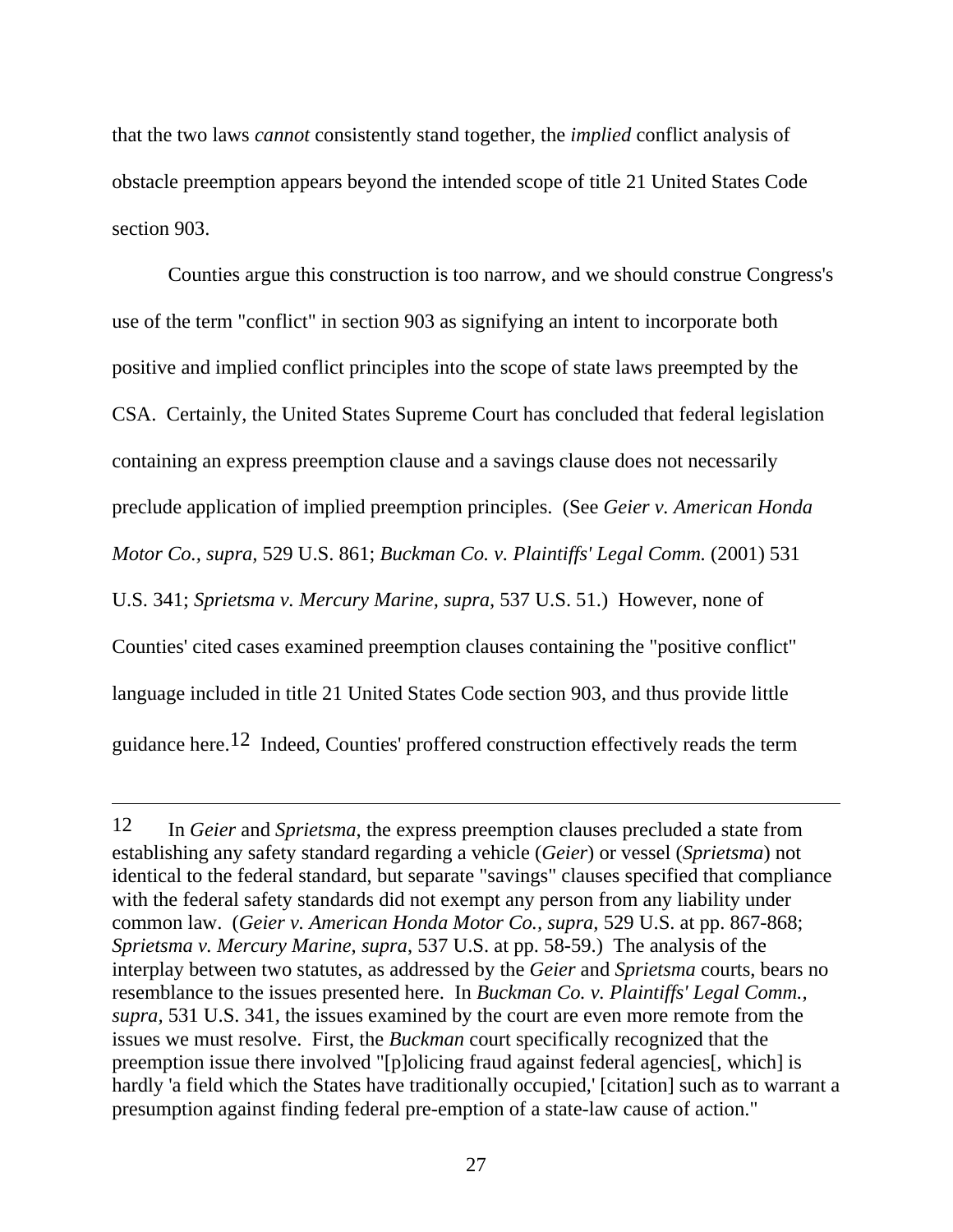"positive" out of section 903, which transgresses the interpretative canon that we should accord meaning to every term and phrase employed by Congress. (*United States v. Menasche, supra,* 348 U.S. at 538-539.) Moreover, when Congress has intended to craft an express preemption clause signifying that *both* positive and obstacle conflict preemption will invalidate state laws, Congress has so structured the express preemption clause. (See 21 U.S.C. 350e(e)(1) [Congress declared that state requirements would be "preempted if-- [¶] (A) complying with [the federal and state statutes] is not possible; or (B) the requirement of the State . . . as applied or enforced is an obstacle to accomplishing and carrying out [the federal statute]".) Where statutes involving similar issues contain language demonstrating the Legislature knows how to express its intent, " 'the omission of such provision from a similar statute concerning a related subject is significant to show that a different legislative intent existed with reference to the different statutes.' " (*In re Jennings* (2004) 34 Cal.4th 254, 273.)

 Because Congress provided that the CSA preempted only laws positively conflicting with the CSA so that the two sets of laws could not consistently stand together, and omitted any reference to an intent to preempt laws posing an obstacle to the CSA, we interpret title 21 United States Code section 903 as preempting only those state laws that positively conflict with the CSA so that simultaneous compliance with both sets of laws is impossible.

<sup>(</sup>*Buckman,* at p. 347.) Moreover, *Buckman* effectively relied on field preemption concerns to delimit state fraud claims. (*Id*. at pp. 348-353.) Neither of these aspects of *Buckman* is relevant to the issues we must resolve.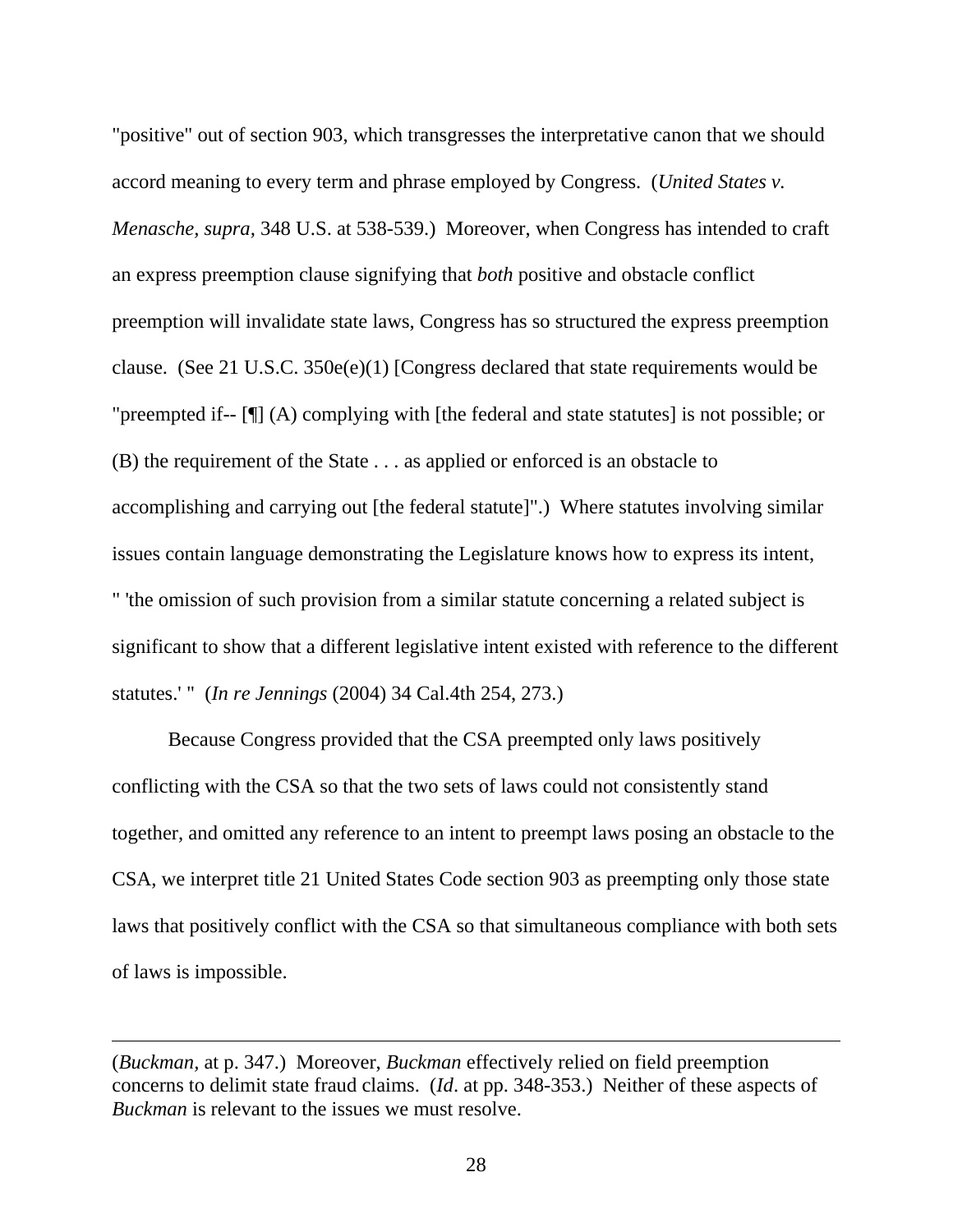### *The Identification Laws Do Not Positively Conflict With the CSA*

 Counties do not identify any provision of the CSA necessarily violated when a county complies with its obligations under the state identification laws.<sup>13</sup> The identification laws obligate a county only to process applications for, maintain records of, and issue cards to, those individuals entitled to claim the exemption. The CSA is entirely silent on the ability of states to provide identification cards to their citizenry, and an entity that issues identification cards does not engage in conduct banned by the CSA.

 Counties appear to argue there is a positive conflict between the identification laws and the CSA because the card issued by a county confirms that its bearer may violate or is immunized from federal laws.14 However, the applications for the card expressly state the card will not insulate the bearer from federal laws, and the card itself does not imply the holder is immune from prosecution for federal offenses; instead, the card merely identifies those persons California has elected to exempt from California's

<sup>13</sup> San Bernardino concedes on appeal that compliance with California law "may not require a violation of the CSA," although it then asserts it "encourages if not facilitates the CSA's violation." However, the *Garden Grove* court has already concluded, and we agree, that governmental entities do not incur aider and abettor liability by complying with their obligations under the MMP (*City of Garden Grove v. Superior Court, supra,* 157 Cal.App.4th at 389-392), and we therefore reject San Bernardino's implicit argument that requiring a county to issue identification cards renders that county an aider and abettor to create a positive conflict with the CSA.

<sup>14</sup> San Diego also cites numerous subdivisions of the CUA and MMP, which contain a variety of provisions allegedly authorizing or permitting persons to engage in conduct expressly barred by the CSA, to show the CUA and MMP in positive conflict with the CSA. However, none of the cited subdivisions are contained in the statutes that Counties have standing to challenge (see fn. 8, *ante*), and we do not further consider Counties' challenges as to those provisions.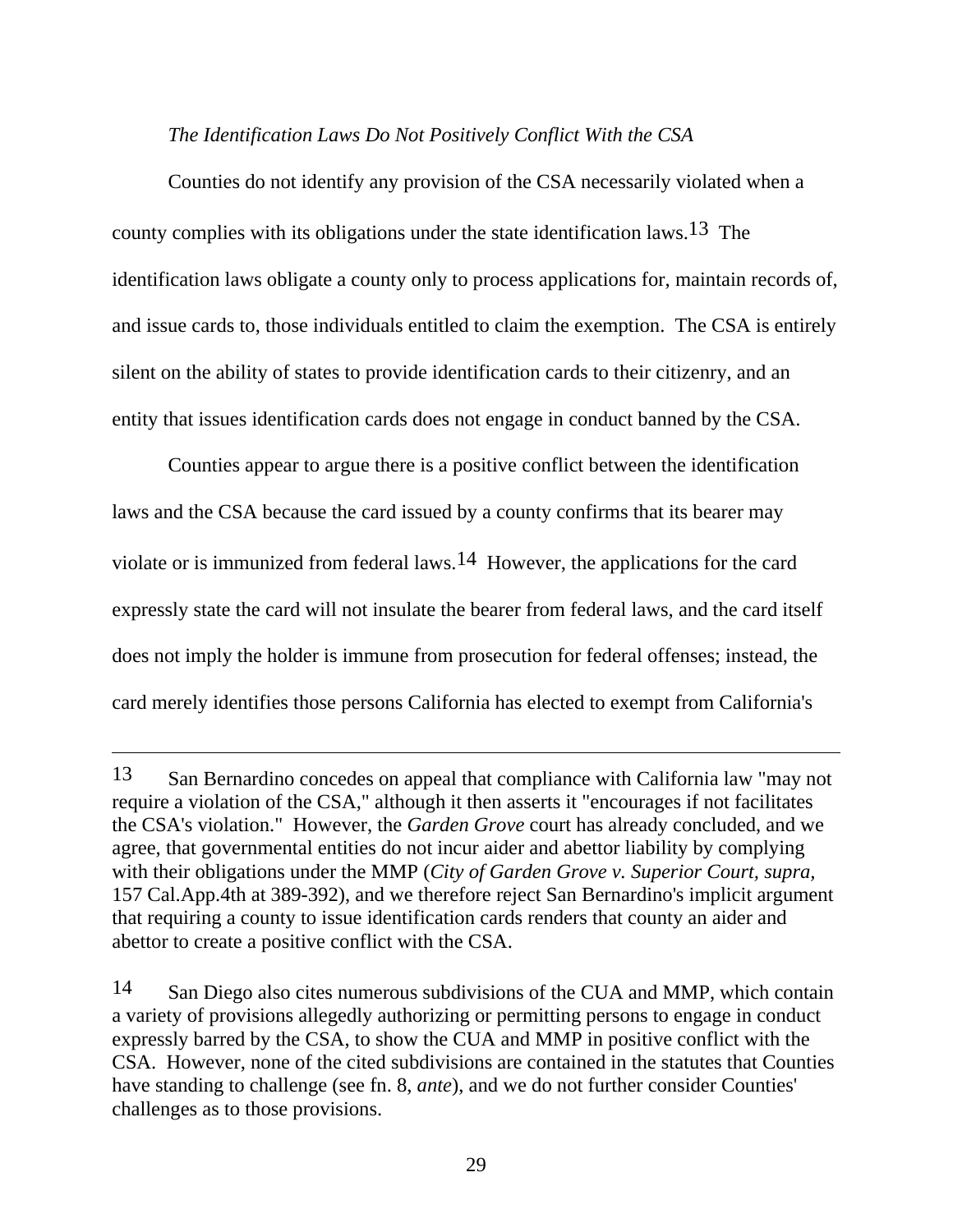sanctions. (Cf. *U.S. v. Cannabis Cultivators Club* (N.D. Cal. 1998) 5 F.Supp.2d 1086, 1100 [California's CUA "does not conflict with federal law because on its face it does not purport to make legal any conduct prohibited by federal law; it merely exempts certain conduct by certain persons from the California drug laws"].) Because the CSA law does not compel the states to impose criminal penalties for marijuana possession, the requirement that counties issue cards identifying those against whom California has opted not to impose criminal penalties does not positively conflict with the CSA.

 Accordingly, we reject Counties' claim that positive conflict preemption invalidates the identification laws because Counties' compliance with those laws can "consistently stand together" with adherence to the provisions of the CSA.

#### D. The Identification Card Laws and Obstacle Preemption

 Although we conclude title 21 United States Code section 903 signifies Congress's intent to maintain the power of states to elect "to 'serve as a laboratory' in the trial of 'novel social and economic experiments without risk to the rest of the country' " (*United States v. Oakland Cannabis Buyers' Cooperative* (2001) 532 U.S. 483, 502 [conc. opn. of Stevens, J.]) by preserving all state laws that do not positively conflict with the CSA, we also conclude the identification laws are not preempted even if Congress had intended to preempt laws posing an obstacle to the CSA. Although state laws may be preempted under obstacle preemption when the law " ' "stands as an obstacle to the accomplishment and execution of the full purposes and objectives of Congress" ' " (*Viva!, supra,* 41 Cal.4th at p. 936), not every state law posing some de minimus impediment will be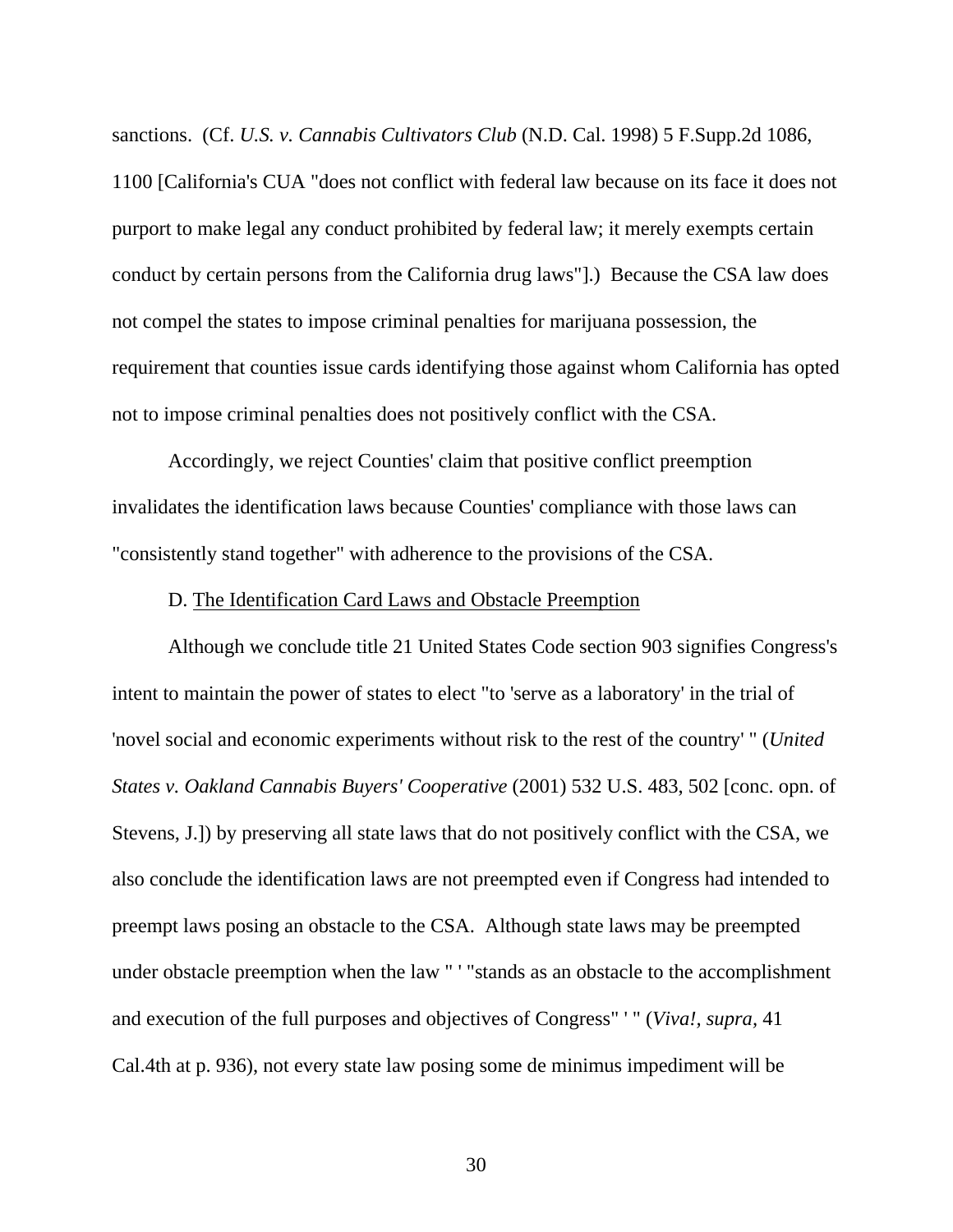preempted. To the contrary, "[d]isplacement will occur only where, as we have variously described, a *'significant conflict'* exists between an identifiable 'federal policy or interest and the [operation] of state law,' [citation] or the application of state law would 'frustrate specific objectives . . .' [citation]." (*Boyle v. United Technologies Corp.* (1988) 487 U.S. 500, 507, italics added.) Indeed, *Boyle* implicitly recognized that when Congress has legislated in a field that the states have traditionally occupied, rather than in an area of unique federal concern, obstacle preemption requires an even sharper conflict with federal policy before the state statute will be invalidated. (*Ibid*.)

 We conclude the identification card laws do not pose a significant impediment to specific federal objectives embodied in the CSA. The purpose of the CSA is to combat recreational drug use, not to regulate a state's medical practices. (*Gonzalez v. Oregon, supra,* 546 U.S. at pp. 270-272 [holding Oregon's assisted suicide law fell outside the preemptive reach of the CSA].) The identification card laws merely provide a mechanism allowing qualified California citizens, if they so elect, to obtain a form of identification that informs state law enforcement officers and others that they are medically exempted from the state's criminal sanctions for marijuana possession and use. Although California's decision to enact statutory exemptions from state criminal prosecution for such persons arguably undermines the goals of or is inconsistent with the CSA--a question we do not decide here--any alleged "obstacle" to the federal goals is presented by those California statutes that *create the exemptions*, not by the statutes providing a system for rapidly identifying exempt individuals. The identification card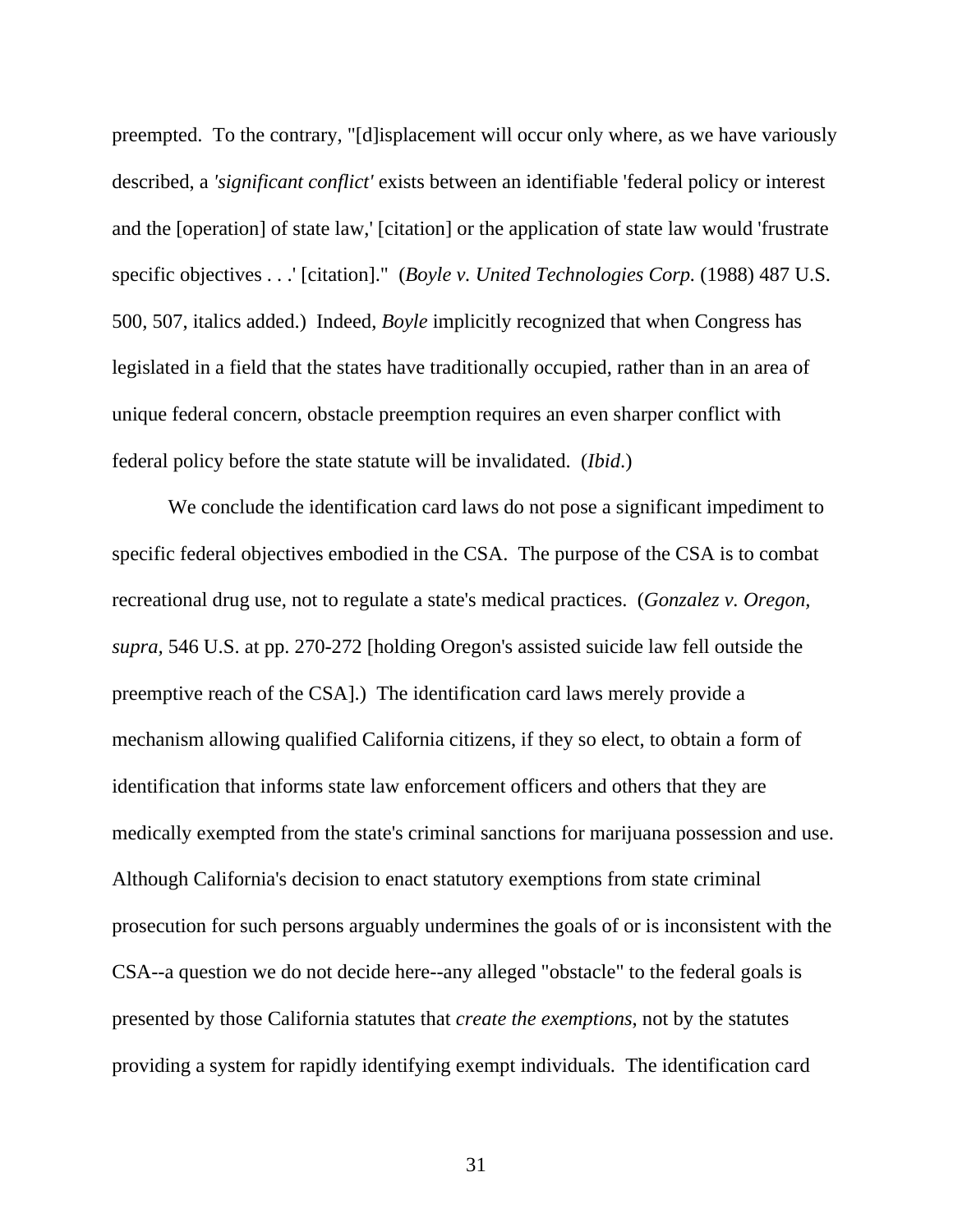statutes impose no significant *added* obstacle to the purposes of the CSA not otherwise inherent in the provisions of the exemptions that Counties do not have standing to challenge, and we therefore conclude the limited provisions of the MMP that Counties *may* challenge are not preempted by principles of obstacle preemption.

 We are unpersuaded by Counties' arguments that the identifications laws, standing alone, present significant obstacles to the purposes of the  $CSA<sup>15</sup>$  For example, Counties assert that identification cards make it "easier for individuals to use, possess, and cultivate marijuana" in violation of federal laws, without articulating why the absence of such a card--which is entirely voluntary and not a prerequisite to the exemptions available for such underlying conduct--renders the underlying conduct significantly more difficult.

 Counties also appear to assert the identification card laws present a significant obstacle to the CSA because the bearer of an identification card will not be arrested by California's law enforcement officers despite being in violation of the CSA. However, the unstated predicate of this argument is that the federal government is entitled to conscript a state's law enforcement officers into enforcing federal enactments, over the objection of that state, and this entitlement will be obstructed to the extent the identification card precludes California's law enforcement officers from arresting medical

<sup>15</sup> The bulk of Counties' arguments on obstacle preemption focus on statutory provisions other than the identification card statutes. Because Counties do not have standing to challenge those statutes, we decline Counties' implicit invitation to issue an advisory opinion on whether those statutes are preempted by the CSA, and instead examine only those aspects of the statutory scheme imposing obligations on Counties.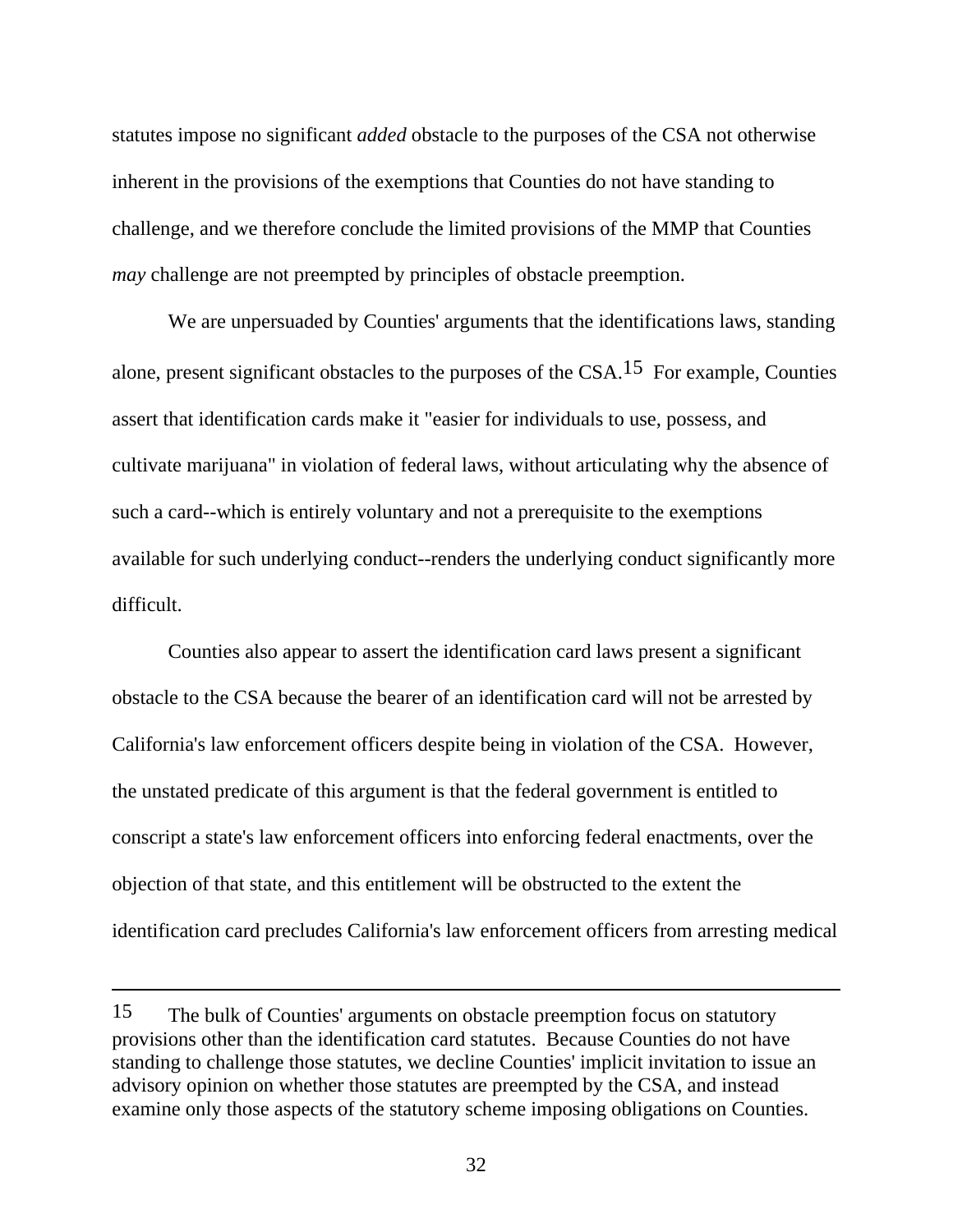marijuana users. The argument falters on its own predicate because Congress does not have the authority to compel the states to direct their law enforcement personnel to enforce federal laws. In *Printz v. United States* (1997) 521 U.S. 898, the federal Brady Act purported to compel local law enforcement officials to conduct background checks on prospective handgun purchasers. The United States Supreme Court held the 10th Amendment to the United States Constitution deprived Congress of the authority to enact that legislation, concluding that "in [*New York v. United States* (1992) 505 U.S. 144 we ruled] that Congress cannot compel the States to enact or enforce a federal regulatory program. Today we hold that Congress cannot circumvent that prohibition by conscripting the State's officers directly. The Federal Government may neither issue directives requiring the States to address particular problems, nor command the States' officers, or those of their political subdivisions, to administer or enforce a federal regulatory program." (*Printz,* at p. 935.)16 Accordingly, we conclude the fact that

<sup>16</sup> San Diego argues the anti-commandeering doctrine discussed in *Printz* is inapplicable because the court in *Hodel v. Virginia Surface Mining & Recl. Assn.* (1981) 452 U.S. 264, 289-290 explicitly rejected the assertion the Tenth Amendment delimited Congress's ability under the Commerce Clause to displace state laws. However, *Printz* rejected an analogous claim when it held that, although the Commerce Clause authorized Congress to *enact* legislation concerning handgun registration, the Brady Act's *direction of the actions of state executive officials* was not constitutionally valid under Article I, § 8, as a law "necessary and proper" to the execution of Congress's Commerce Clause power to regulate handgun sales, because when "a 'La[w] . . . for carrying into Execution' the Commerce Clause violates the principle of state sovereignty reflected in the various constitutional provisions we mentioned earlier [citation] it is not a "La[w] . . . *proper* for carrying into Execution the Commerce Clause.' " (*Printz, supra*, at pp. 923-924.) Thus, although the Commerce Clause permits Congress to *enact* the CSA, it does not permit Congress to *conscript state officers* into arresting persons for violating the CSA.